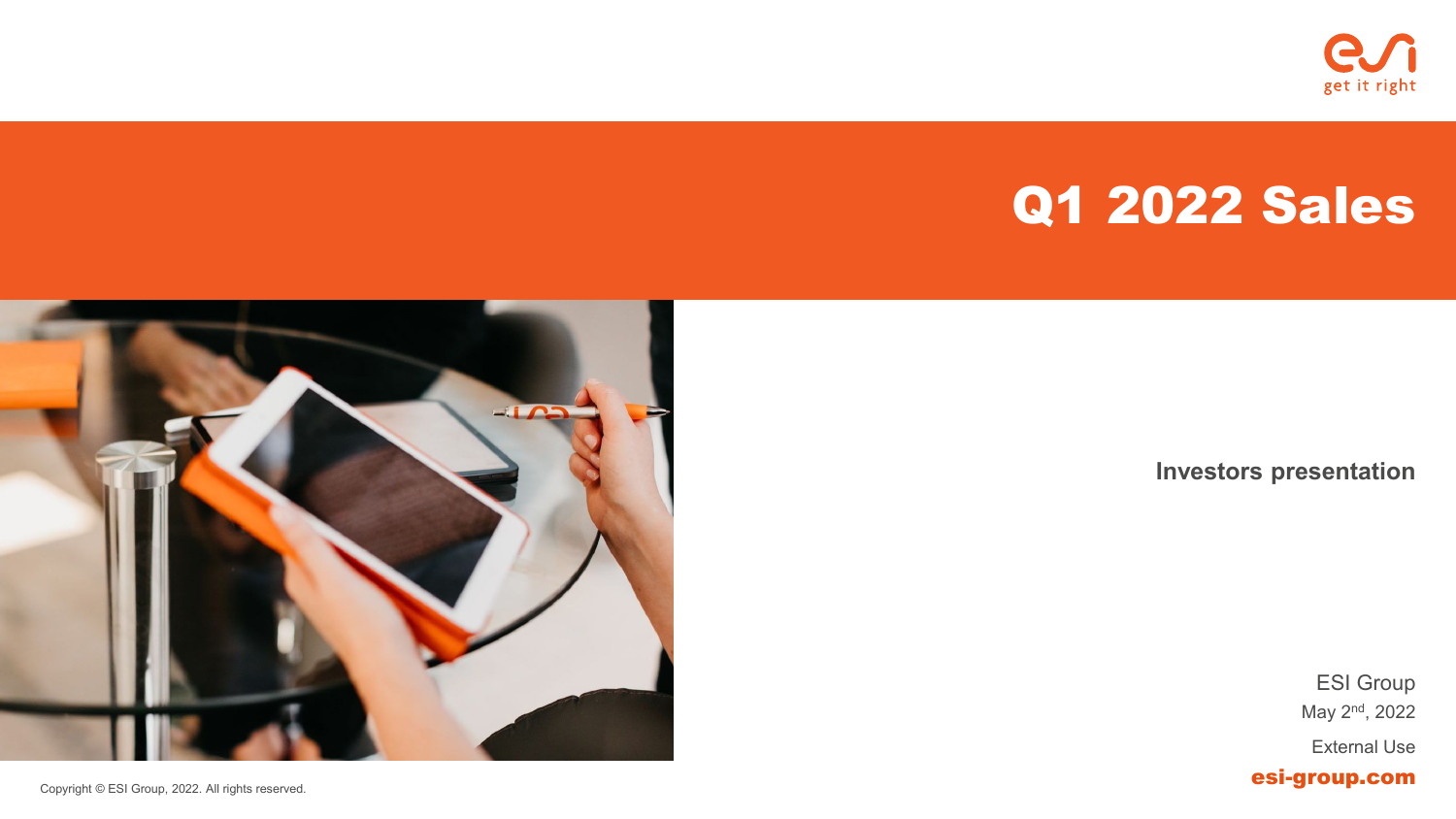## **Disclaimer**

This document has been prepared by ESI GROUP (the "Company") and is for information purposes only.

The information and opinions contained in this document are provided as of the date of this document only and may be updated, supplemented, revised, verified, or amended, and thus such information may be subject to significant changes. The Company is not under any obligation to update the information or opinions contained herein which are subject to change without prior notice.

The information contained in this document has not been subject to independent verification. No representation, warranty, or undertaking, express or implied, is made as to the accuracy, completeness, or appropriateness of the information and opinions contained in this document. The Company, its subsidiaries, its advisors, and representatives accept no responsibility for and shall not be held liable for any loss or damage that may arise from the use of this document or the information or opinions contained herein.

This document contains certain forward-looking statements. These statements are not guarantees of the Company's future performance. These forwardlooking statements relate to the Company's future prospects, developments, and marketing strategy and are based on analyses of earnings forecasts and estimates of amounts not yet determinable. Forward-looking statements are subject to a variety of risks and uncertainties as they relate to future events and are dependent on circumstances that may or may not materialize in the future. Forward-looking statements cannot, under any circumstance, be construed as a guarantee of the Company's future performance and the Company's actual financial position, results, and cash flow, as well as the trends in the sector in which the Company operates, may differ materially from those proposed or reflected in the forward-looking statements contained in this document. Even if the Company's financial position, results, cash flows, and developments in the sector in which the Company operates were to conform to the forward-looking statements contained in this document, such results or developments cannot be construed as a reliable indication of the Company's future results or developments.

Many of these risks, uncertainties and factors are currently amplified by and may continue to be amplified by, the COVID-19 pandemic and the war in Ukraine.

The Company does not accept any obligation to update or to confirm projections or estimates made by analysts or to make public any correction to any prospective information in order to reflect any event or circumstance that may occur after the date of this document.

This document does not constitute an offer to sell or subscribe or a solicitation to purchase or subscribe for securities in France, the United States, or any other jurisdiction. Securities may not be offered or sold in the United States absent registration under the US Securities Act of 1933, as amended, or an exemption from registration thereunder. No public offering of securities may be conducted in France or abroad prior to the delivery by the French Autorité des Marchés Financiers (Financial Markets Authority) of a visa on a prospectus that complies with the provisions of Directive 2003/71/CE as amended.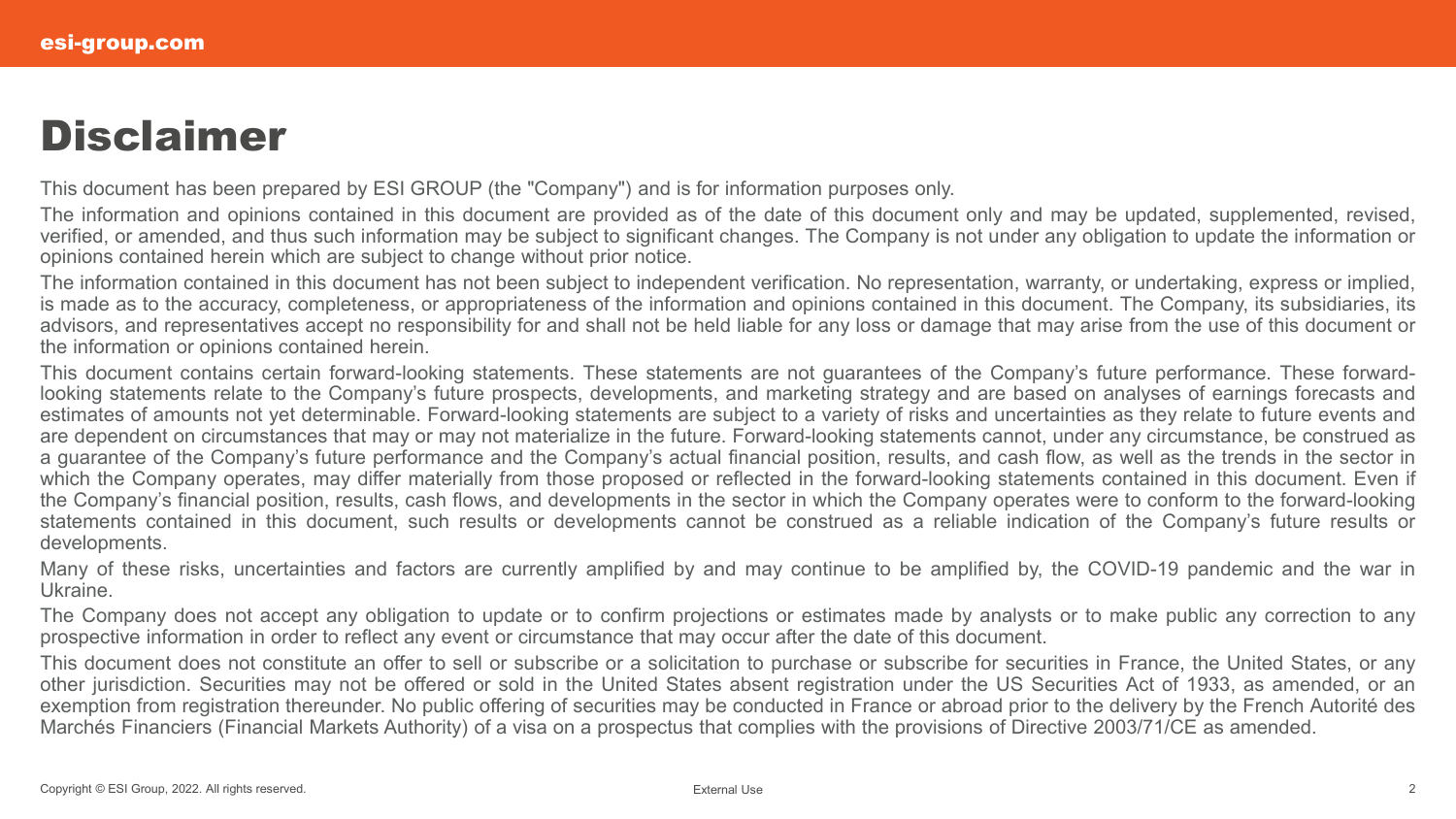## Speakers





Cristel de Rouvray CEO

Olfa Zorgati EVP Operations & CFO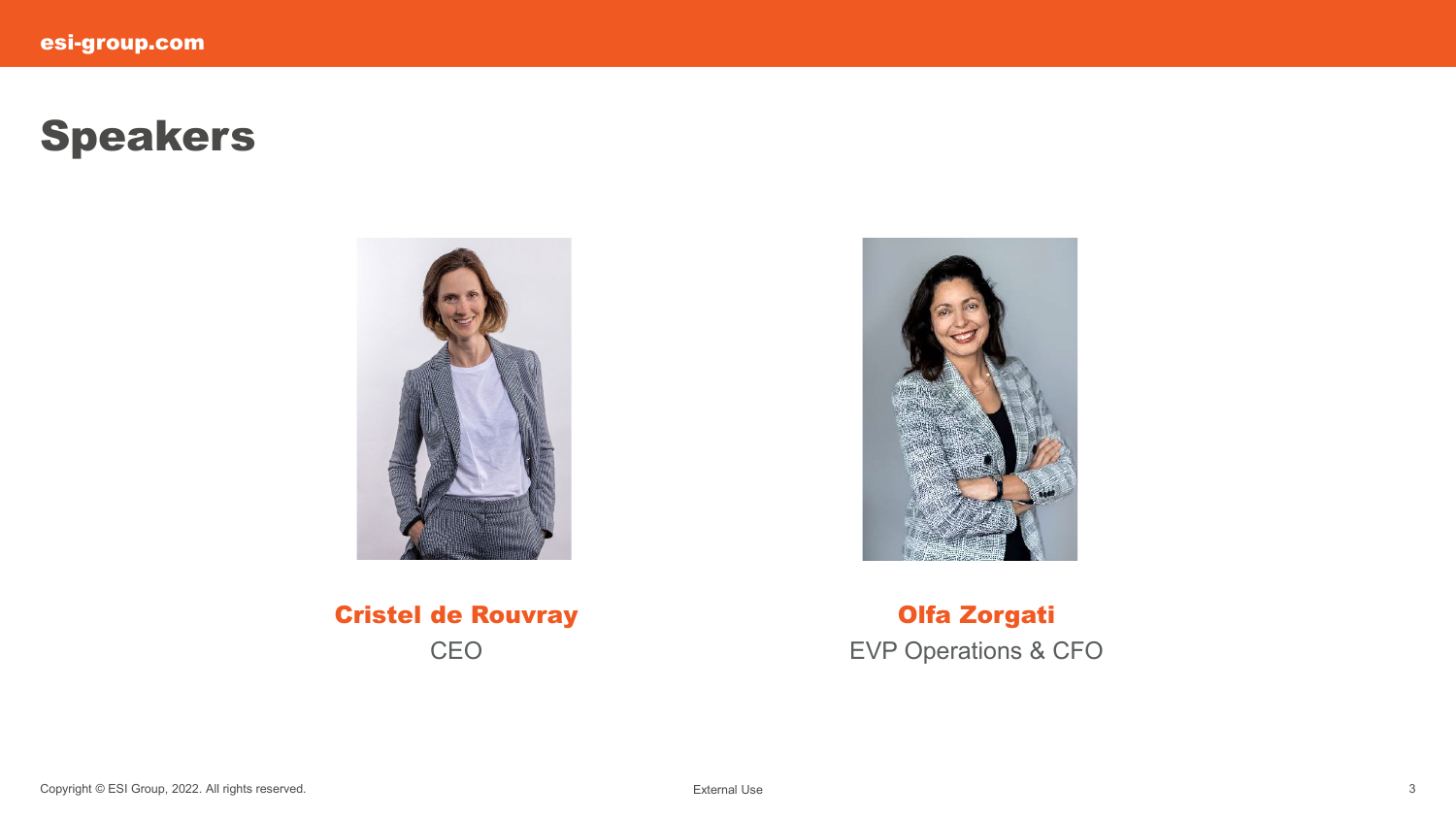# Solid growth in ESI's focus industries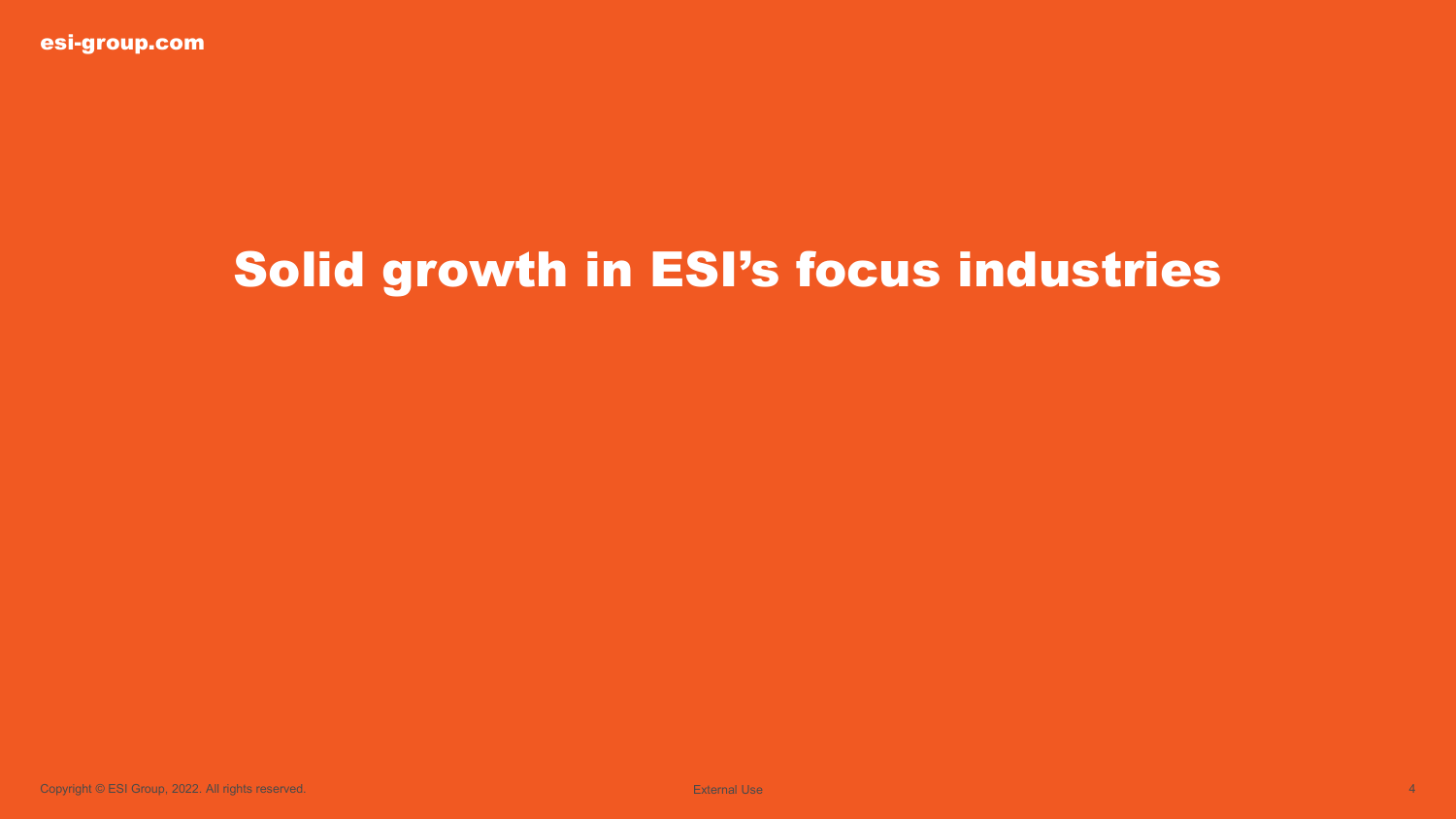## Solid Q1 2022

- $\triangleright$  Q1 revenues in the upper range of the communicated guidance led by:
	- Solid rental revenue  $\rightarrow$  sustainable business
	- Automotive industry  $\rightarrow$  a leading sector driven by "good auto" trends (clean, safe, and productive)
	- Asian market  $\rightarrow$  development of healthy and sustainable business with key customers
- First execution quarter of our "*OneESI 2024 Focus to Grow*" plan → we deliver on our commitments while transforming in-depth our company
- Bold commitment of our team to transform our Group and shift our operating model

 $\triangleright$  Full year financial objectives reaffirmed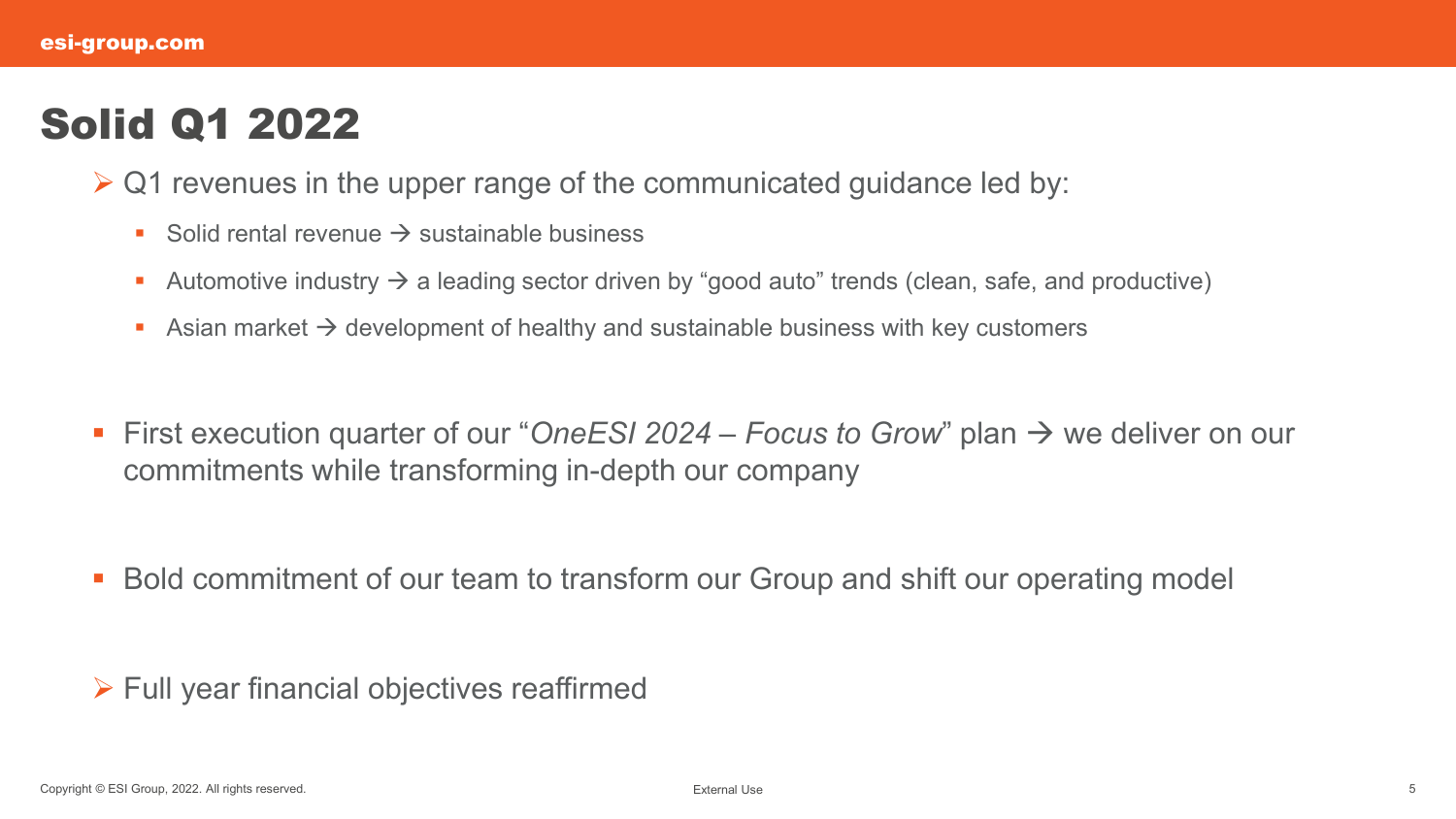#### Q1 revenues : solid growth +6.6%, + 5.3% cer, in the upper range of the guidance  $(+ 4\% - 6\%)$  driven by License activity

| Revenues $(\epsilon m)$ | Q1-2022 | Q1-2021 | <b>Change</b> | <b>Change</b><br><b>Constant exchange</b><br>rate (cer) |
|-------------------------|---------|---------|---------------|---------------------------------------------------------|
| <b>Licenses</b>         | 53.2    | 49.6    | $+7.1%$       | $+5.8%$                                                 |
| <b>Services</b>         | 5.1     | 5.1     | $+1.7%$       | $+0.6%$                                                 |
| <b>Total</b>            | 58.3    | 54.7    | $+6.6%$       | $+5.3%$                                                 |



REVENUES SPLIT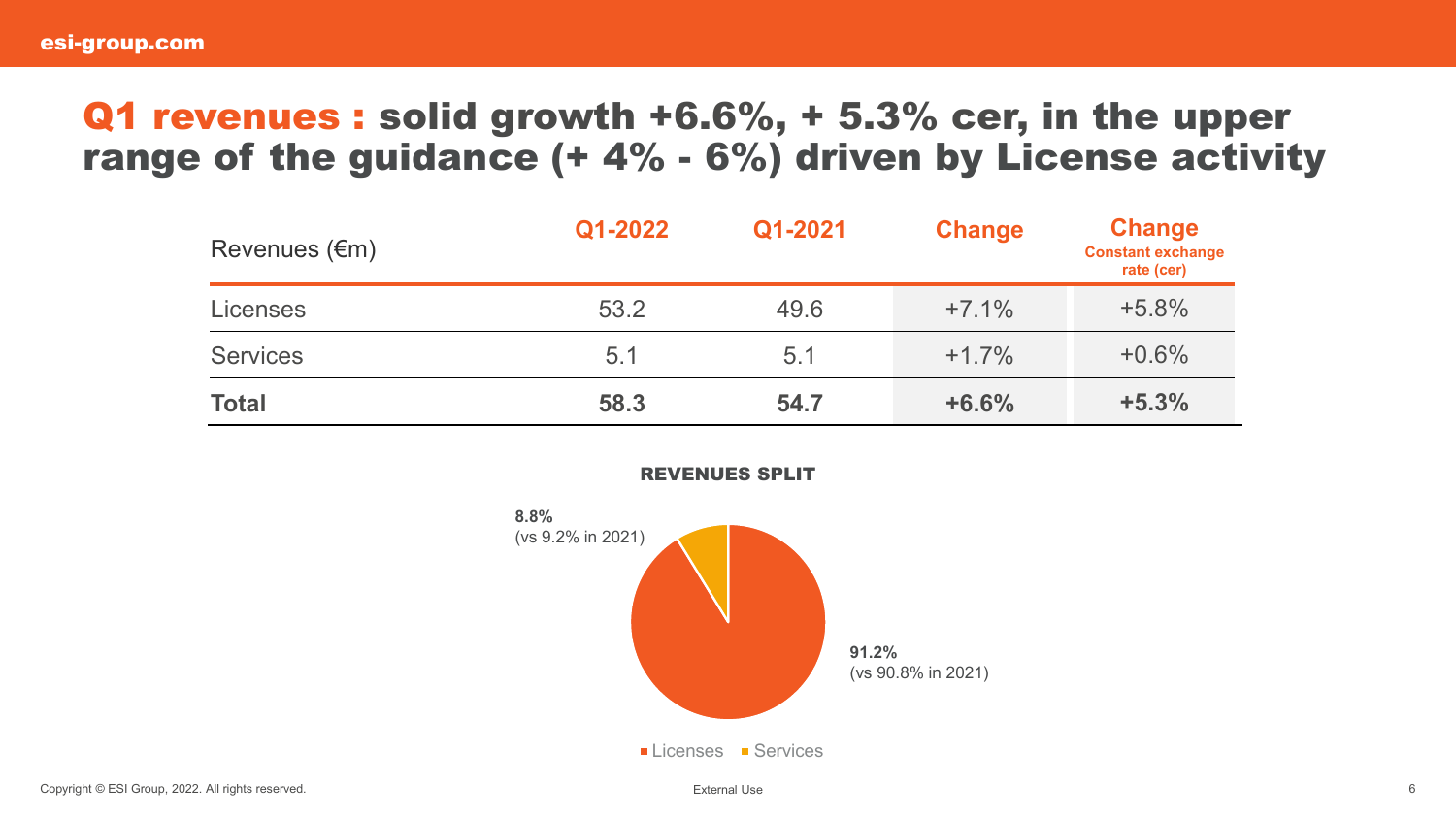#### Q1 2022 revenue: a sustainable license business

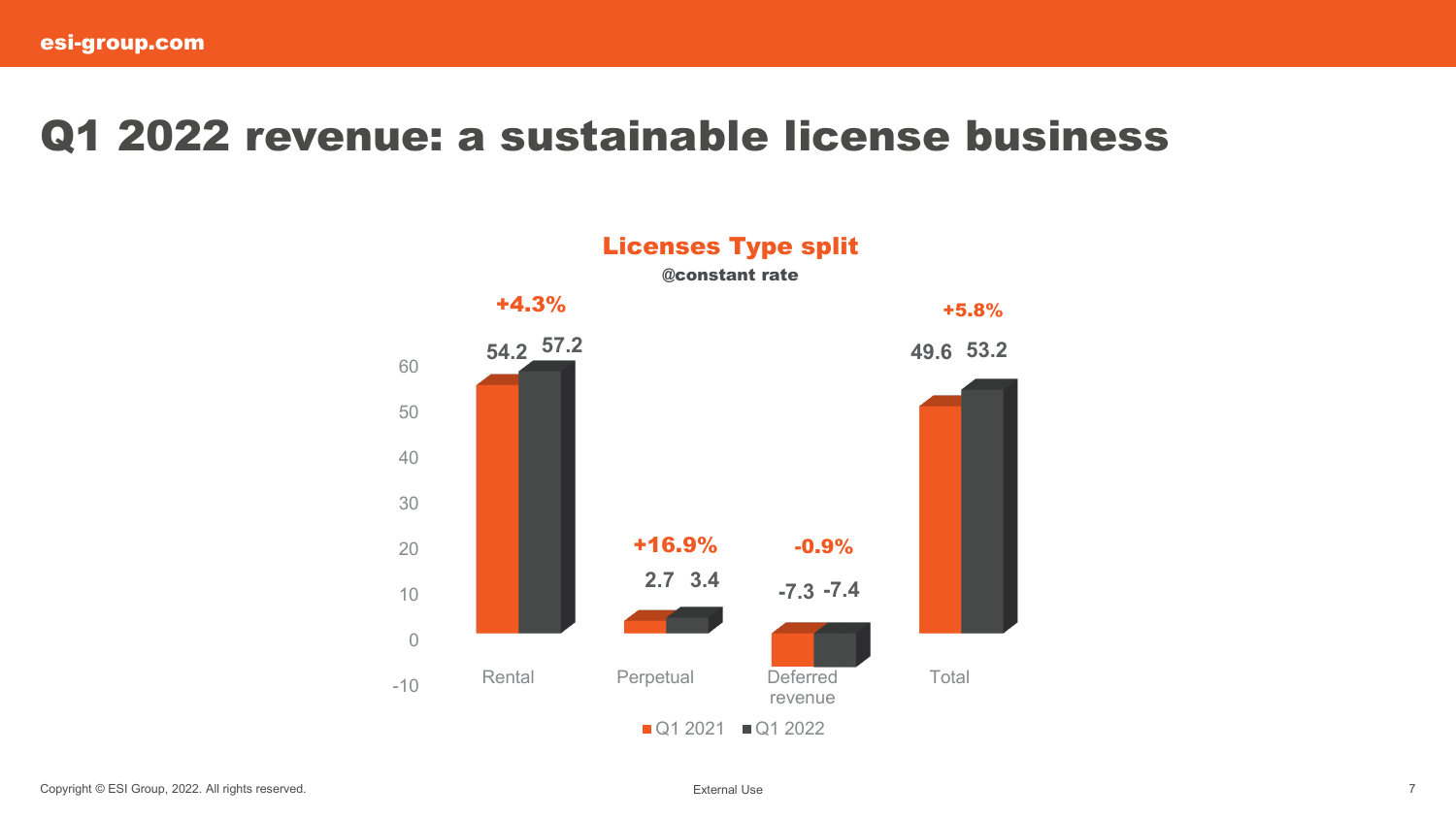## Q1 2022 revenue per geography & industry

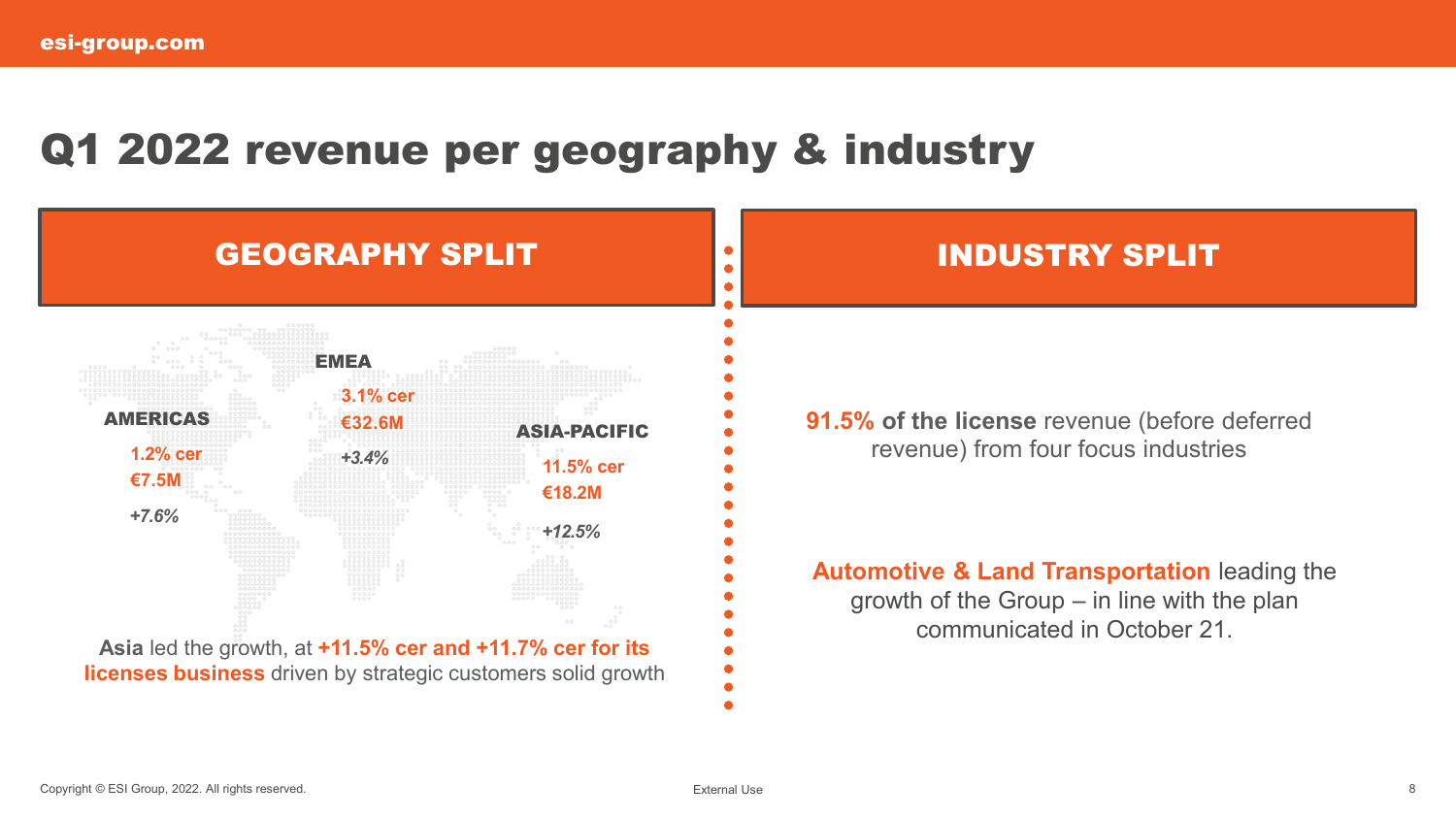esi-group.com

# Delivering the 3-year plan "OneESI 2024 – Focus to grow"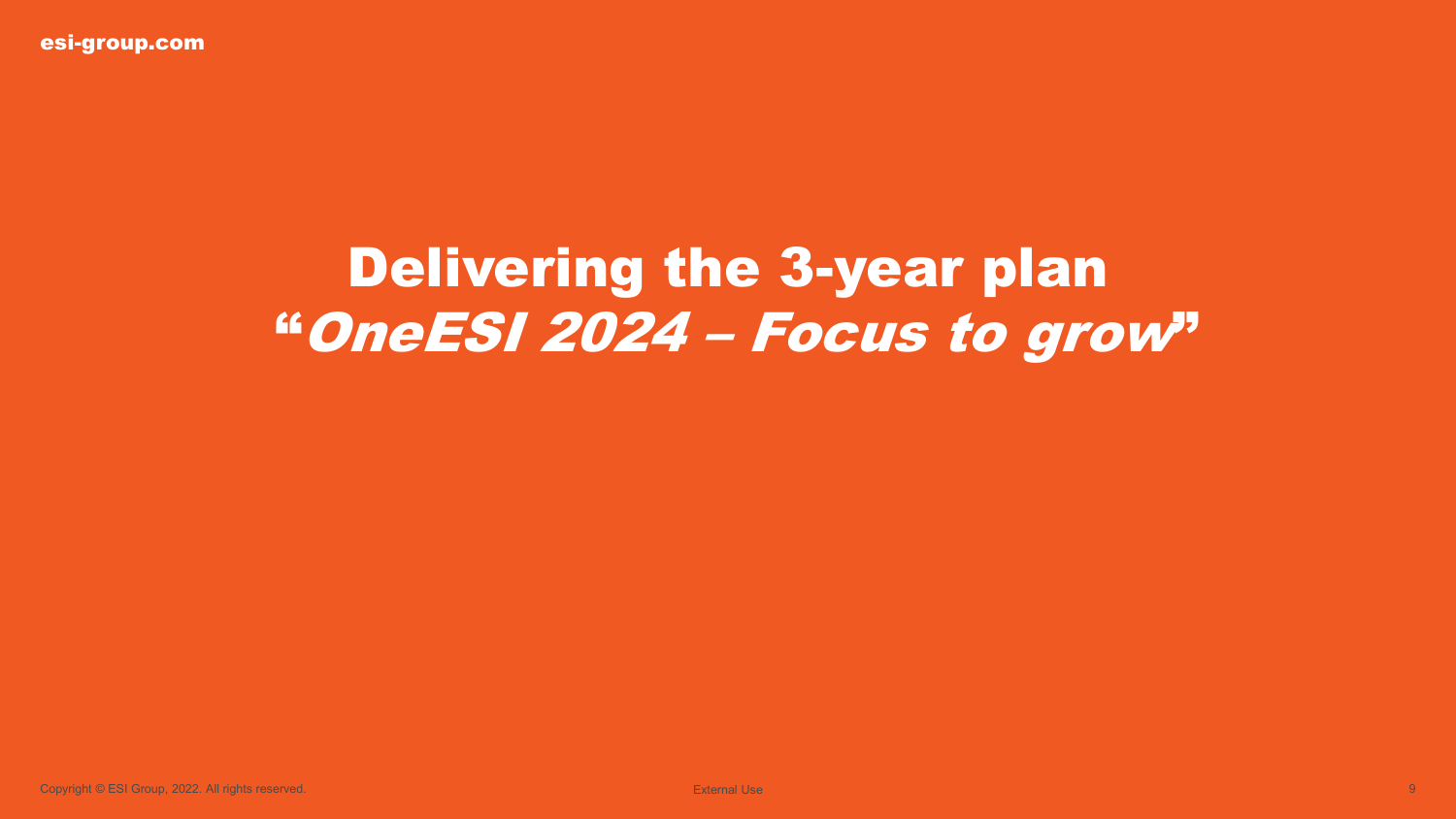## Levers of Growth: benefits of today's decisions staggered over time

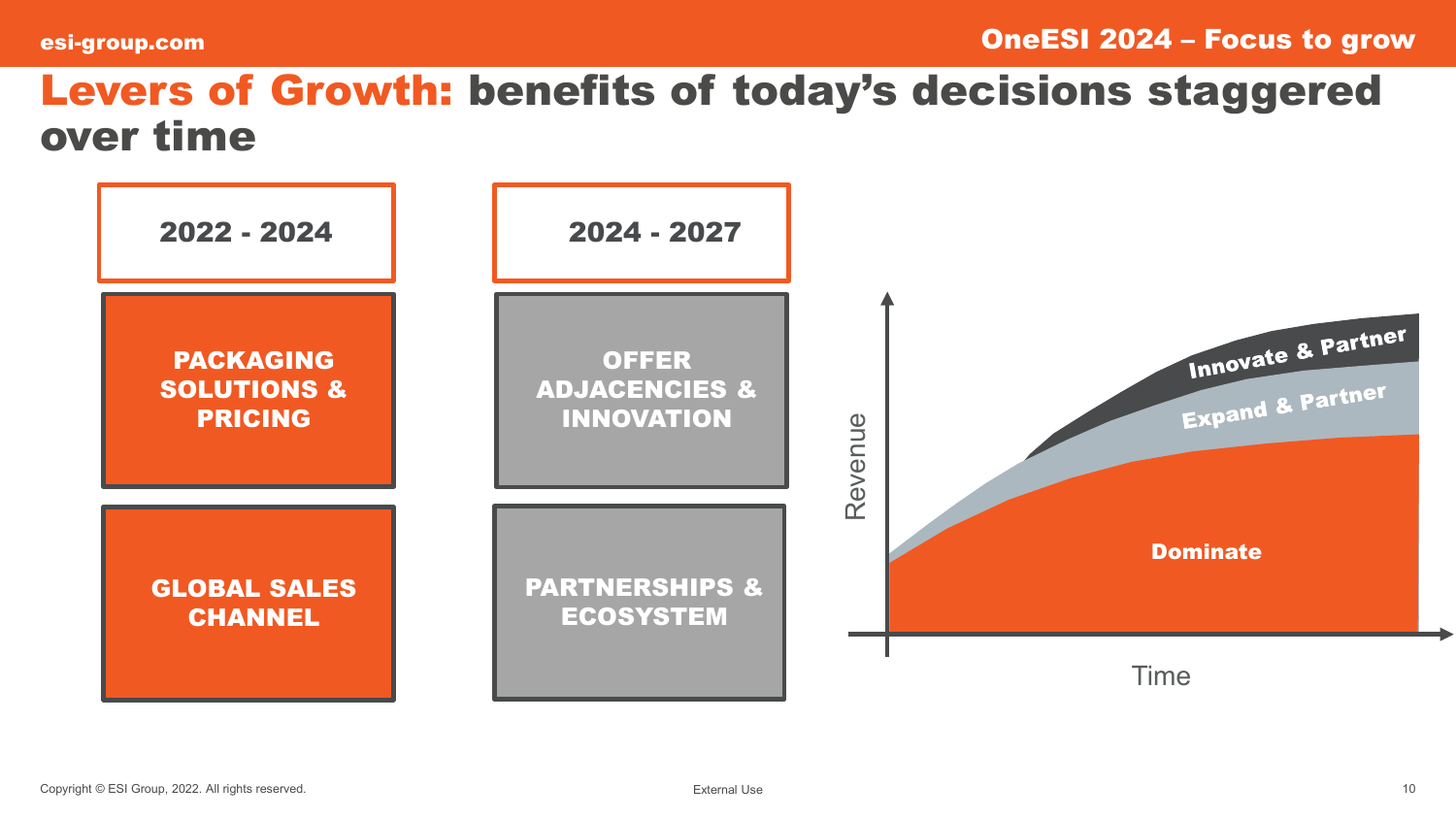#### esi-group.com and the state of the state of the state of the state of the state of the volvo Group Customer Voice

#### CUSTOMER VOICE Volvo Group

Volvo has brought Collaborative Virtual Workspaces from concept to productive use

#### **Highlights**

With ESI's collaborative extended reality (XR) ecosystem solutions and ubiquitous availability built on top of NVIDIA's CloudXR streaming technology, teams work in shared, easy-to-use XR environments for immediate solution identification and decisions.



#### On-Demand Video NVIDIA GTC March 2022

[https://www.youtube.com/watch?v=-jOEdJq-](https://www.youtube.com/watch?v=-jOEdJq-7mc)7mc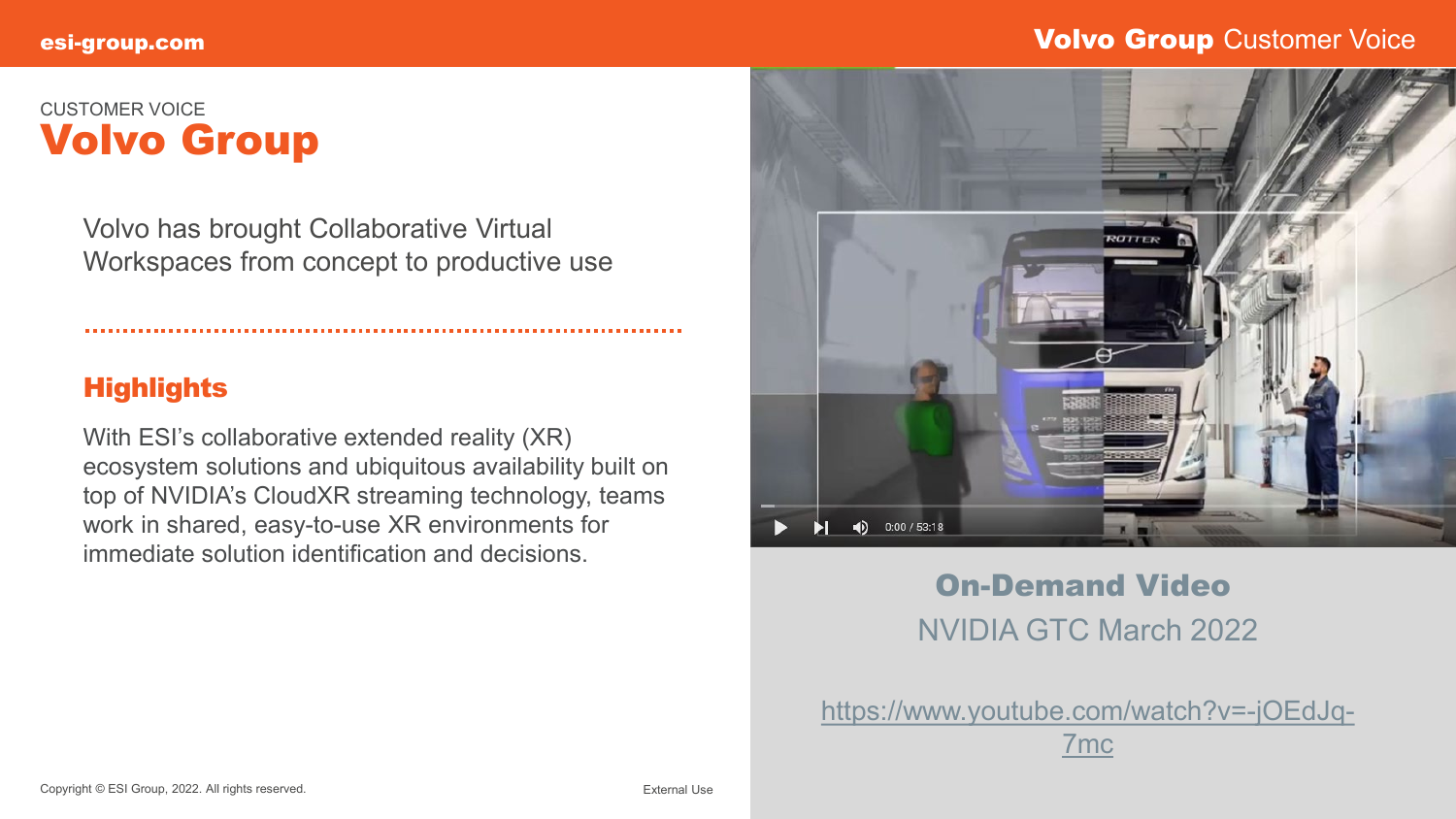## Multi-horizon levers of growth – Innovation – Descartes Program

#### ESI's role

- **Performance simulation solutions** (VPS, VA One, Simulation X, etc.)
- Expertise in hybridization and model reduction
- **Engineering expertise** to optimize the platform in which the data will be used to make the right decision at the right time.

#### **ESI Group**  $\overline{e}$  21,909 followers  $3mo \cdot \circled{S}$

What area of expertise will ESI bring to the program? Se Francisco Chinesta. our Scientific Director and the Director of the DesCartes program, talks about the #DesCartesprogram - a collaborative project aiming to transform #Singapore into a hybrid, ethical and #sustainable Smart Nation, with the help of the expertise and knowledge of ESI Group in the physics of materials, #manufacturing process and structural performance. Read more: https://bit.ly/3AvVtfu

**CNRS CNRS@CREATE #innovation #artificialintelligence #machinelearning** #AI #smartcities #hybridtech #hybridmodeling



What area of expertise will ESI bring to the program?

 $\sim$ 

#### More info [HERE](https://www.esi-group.com/news/esi-group-and-the-descartes-program-aiming-at-transforming-singapore-into-a-hybrid-ethical-and-sustainable-smart-nation)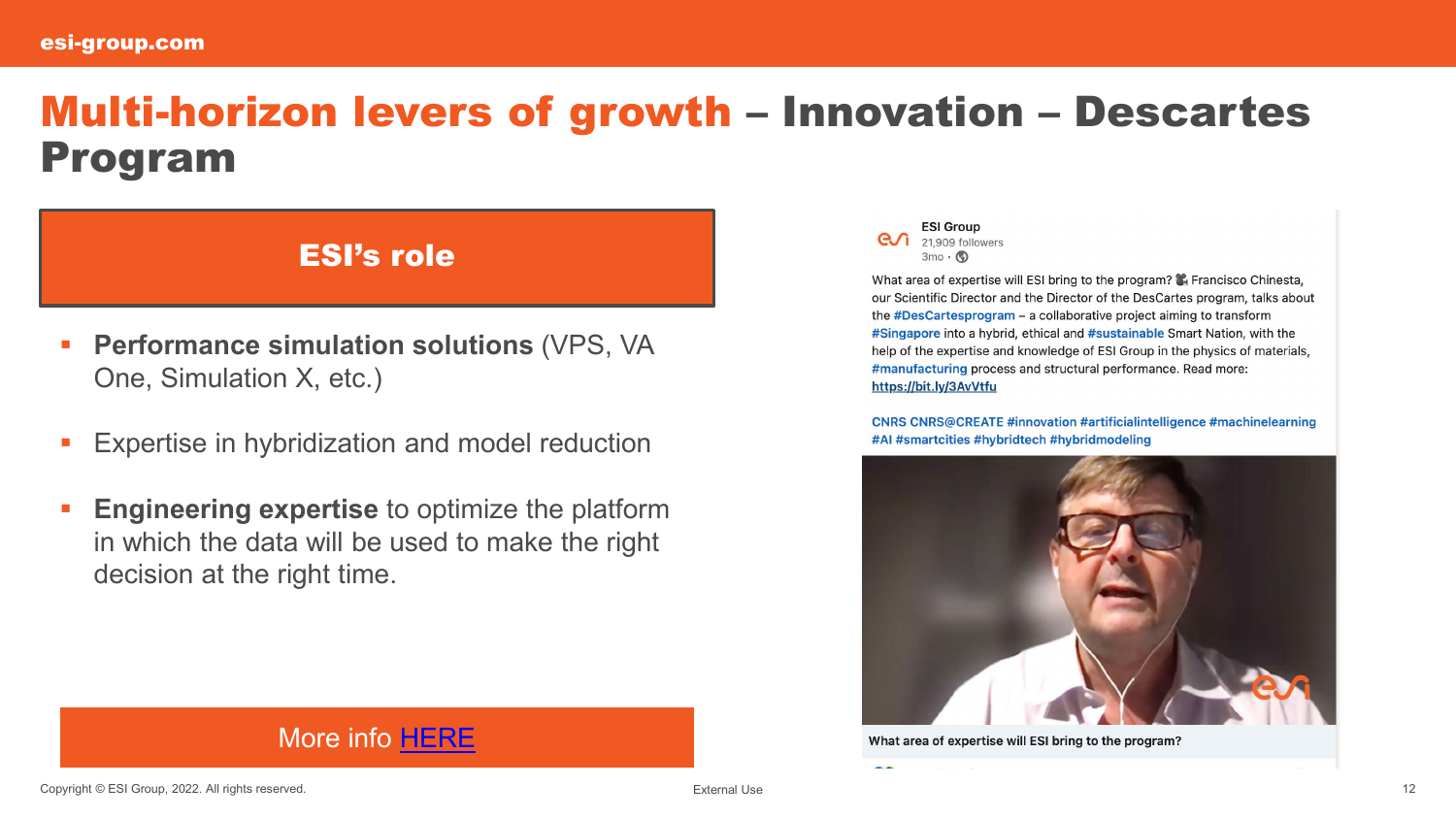## ESG focus – A best-in-class investment asset – differentiators

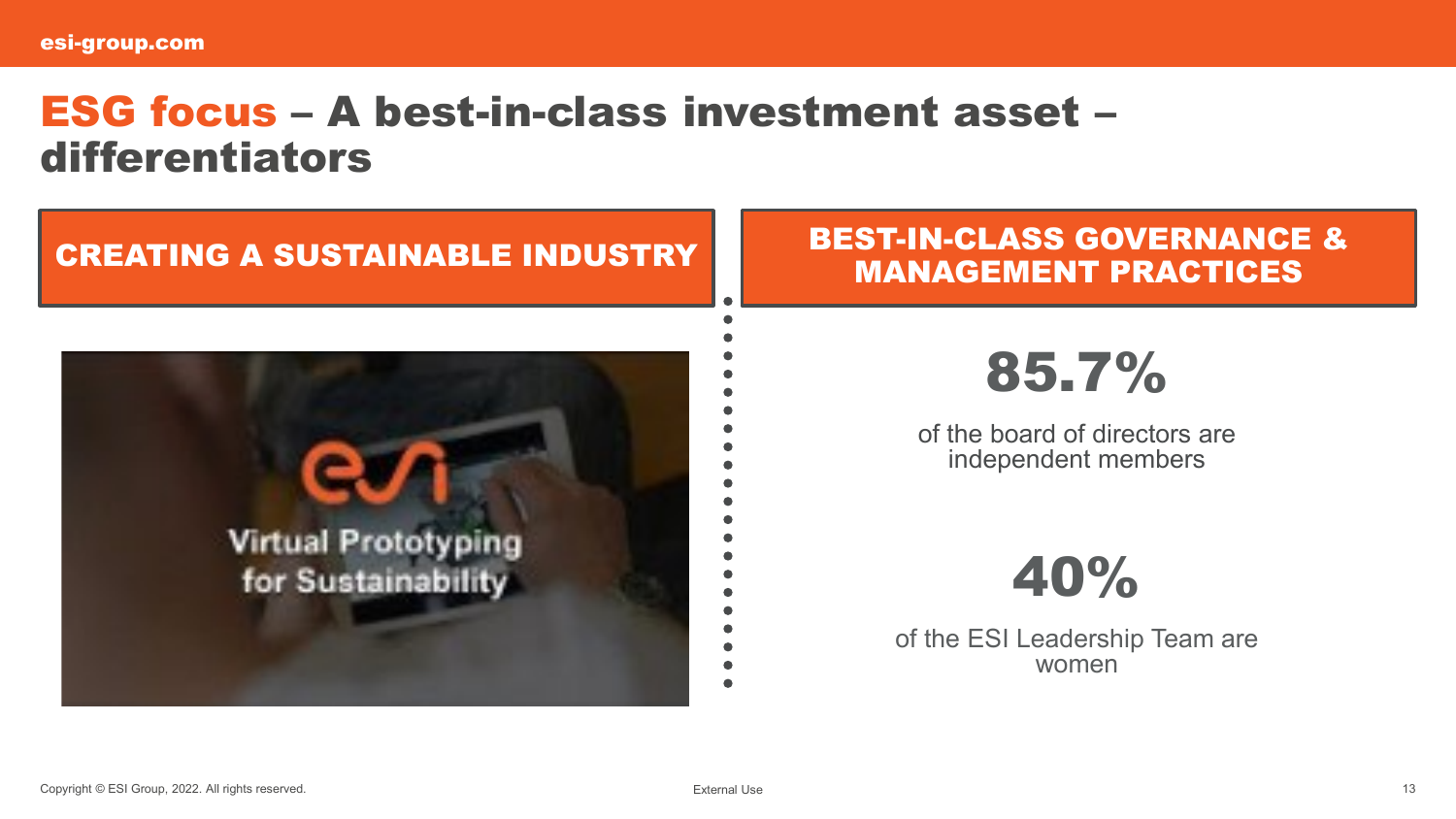## Reaffirming our financial objectives

| @ constant rate      | <b>H1-FY22</b> | <b>FY22</b>   | <b>FY23</b>   | <b>FY24</b> |
|----------------------|----------------|---------------|---------------|-------------|
| Growth <sup>1</sup>  | $4\% - 6\%$    | $4\% - 6\%$   | $6\% - 8\%$   | $7\% - 9\%$ |
| <b>Adjusted EBIT</b> |                | $10\% - 12\%$ | $15\% - 17\%$ | $> 20\%$    |

<sup>1</sup> Revenue Excluding Special projects and Russian business

In the light of recent events and the Russian aggression against Ukraine over the last weeks, ESI Group has decided to suspend all business development with Russia and Belarus customers, which represents less than 1.5% of revenues in 2021.

These statements are subject to a number of risks and uncertainties, including those related to the COVID-19 virus and the war in Ukraine and associated further economic and market disruptions; further adverse changes or fluctuations in the global economy; further adverse fluctuations in our industry, foreign exchange fluctuations, changes in the current global trade regulatory environment; fluctuations in customer demands and markets; fluctuations in demand for our products including orders from our large customers; cyber-attacks; expense overruns; and adverse effects of price changes or effective tax rates. The company directs readers to its Universal Registration Document – Chapter 3 presenting the risks associated with the company's future performance.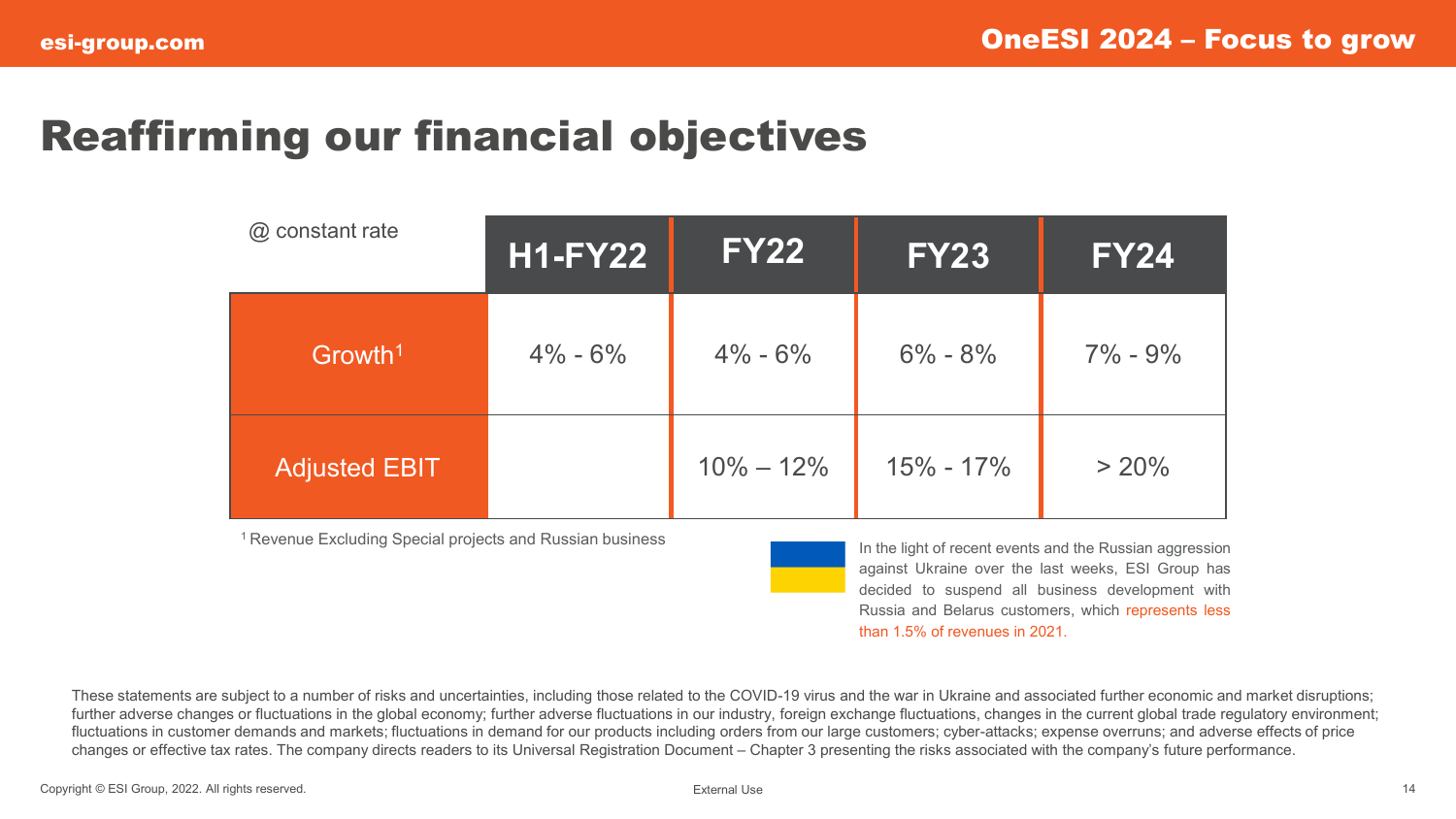## Key take-aways



Growth in upper range of our guidance



Ongoing transformation with growth levers staggered over time

Full team is focused and committed to delivering on our strategic plan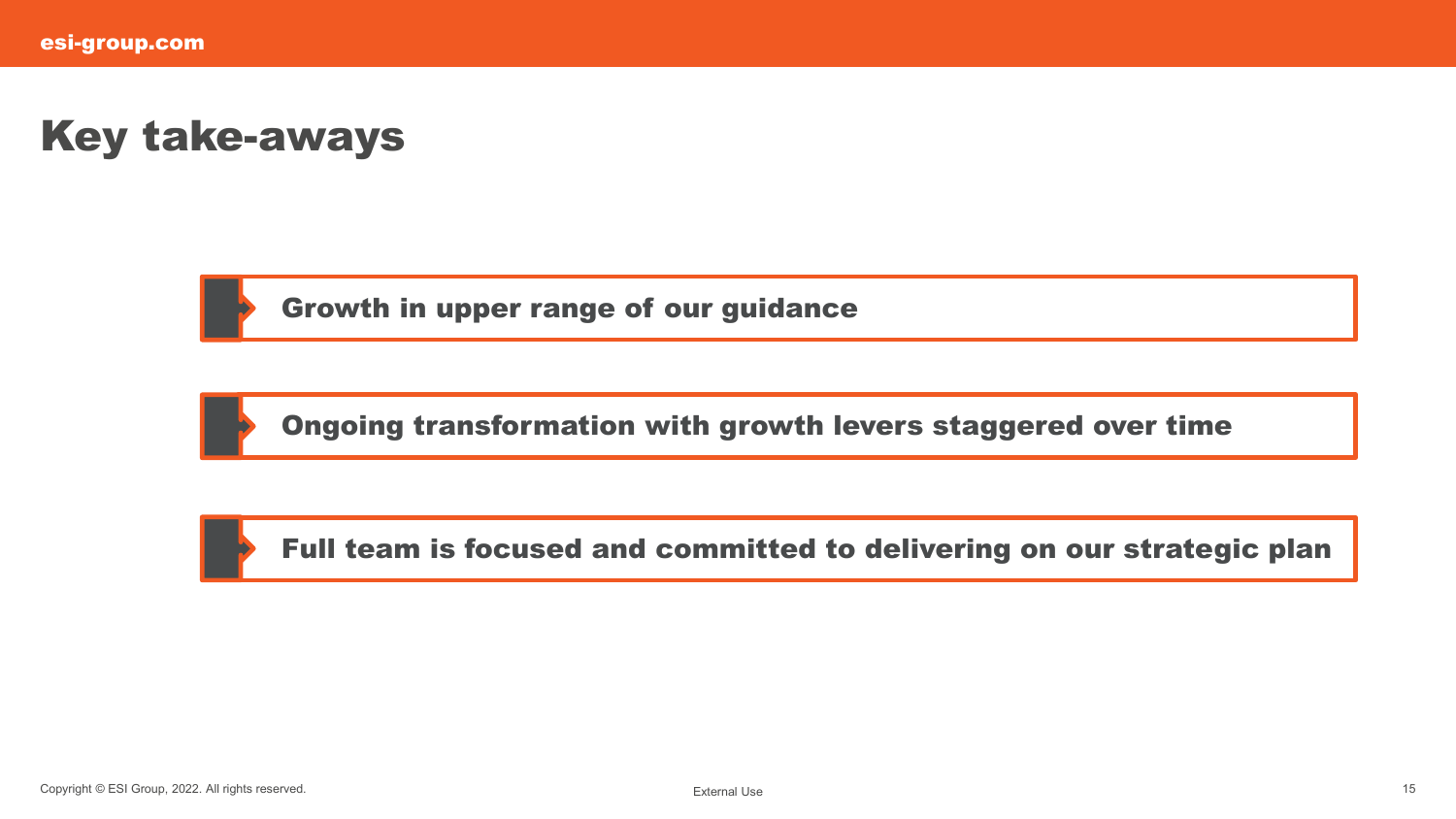## Upcoming events



- **Annual General Meeting – June 28th, 2022**
- **Half Year results 2022 – September 7th, 2022 (5:35pm CET)**

FY22 investor's conference September 27th, 2022